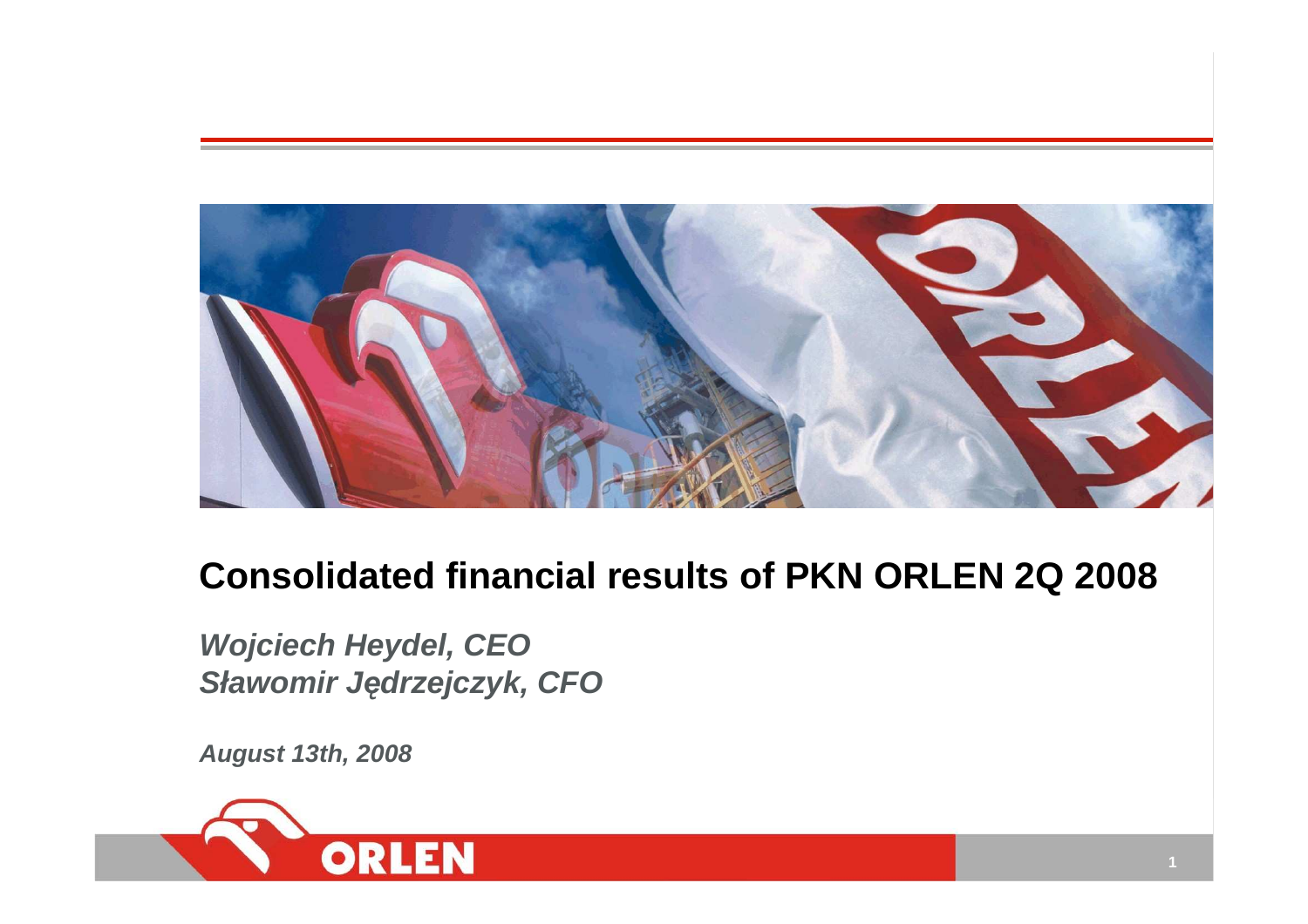**Key developments in 2Q 2008**

**Main factors shaping financial results in 2Q 2008**

**Supporting slides**

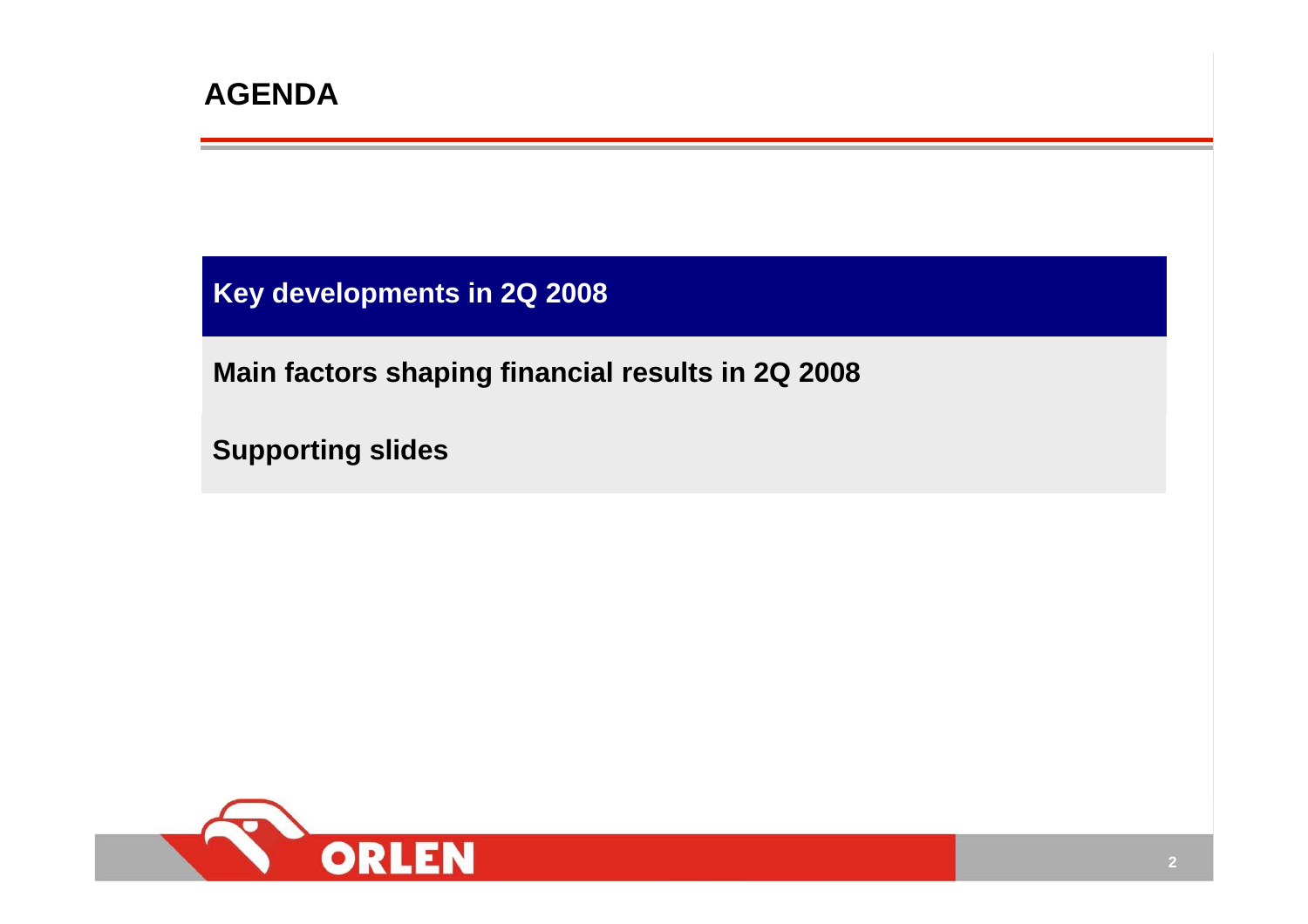#### **EXECUTIVE SUMMARY FOR 2Q 2008**

**PKN ORLEN achieved its highest quarterly operational result<sup>1</sup> (EBIT) in 2Q 2008.**

#### **Summary**

- **Despite unfavourable macroeconomic environment …**
	- Negative influence of PLN strengthening against USD (by 23%) and PLN against EUR (by 10%)
	- Sharp decrease in petrochemicals margins
	- Crude oil price increased by 76%

#### •**… due to operational excellence …**

- Sales volume increased by 21% y/y
- Crude oil throughput up by 22% y/y
- Middle distillates yield improved by over 1 percentage point to 51% of refining production
- • **… significant improvement in financial results were achieved**
	- Revenues increased by 36% y/y
	- Operational profit before amortisation (EBITDA) increased by 20% y/y
	- Net profit excluding minority shareholders increased by 47% y/y

1) EBIT in 2Q 2008 was PLN 1 646 m. In 2Q 2005 EBIT amounted to PLN 2 709 m, but after accounting for negative goodwill of PLN 2 005 m, EBIT 2Q 2005 was PLN 704 m.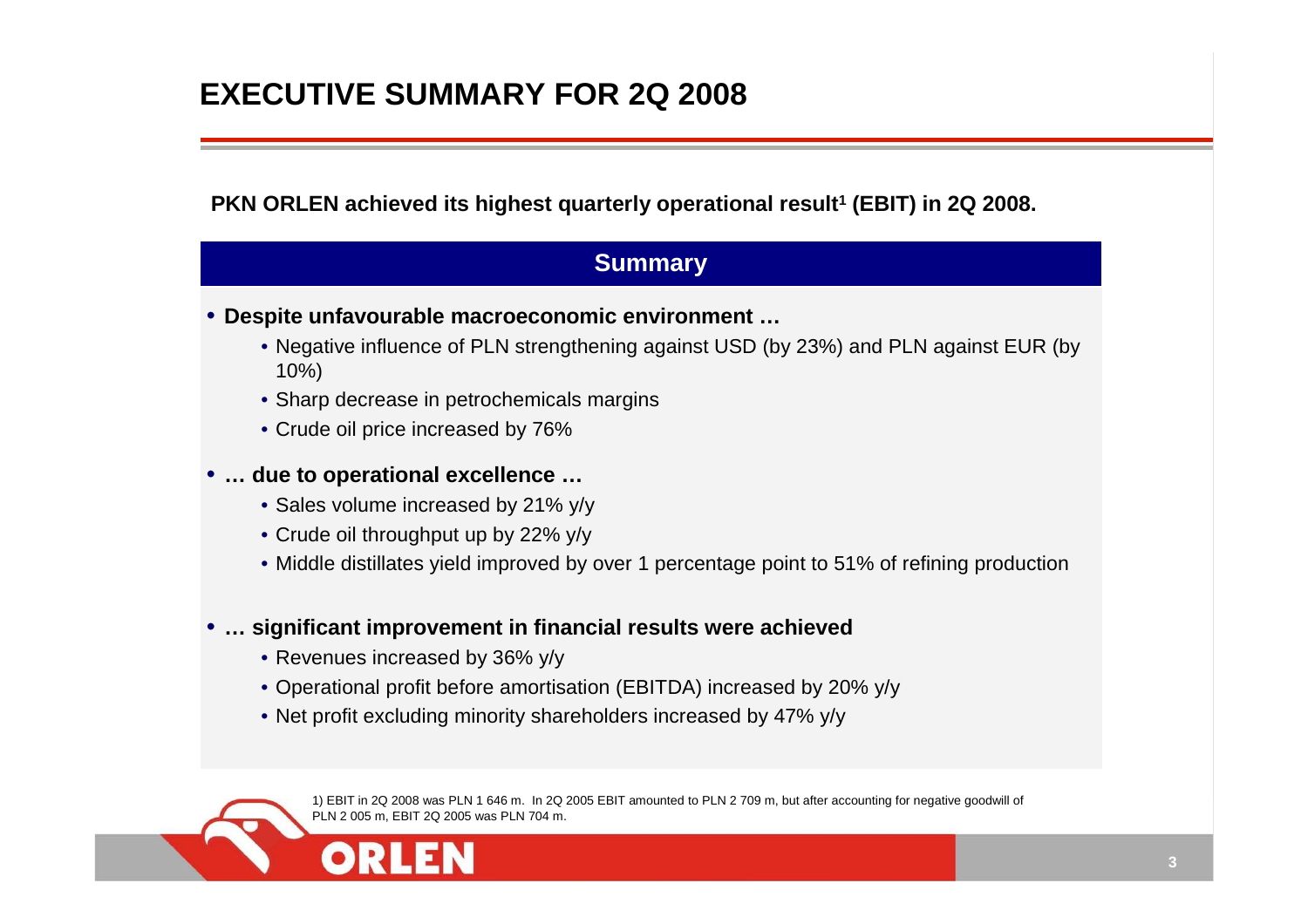**Key developments in 2Q 2008**

**Main factors shaping financial results in 2Q 2008**

**Supporting slides**

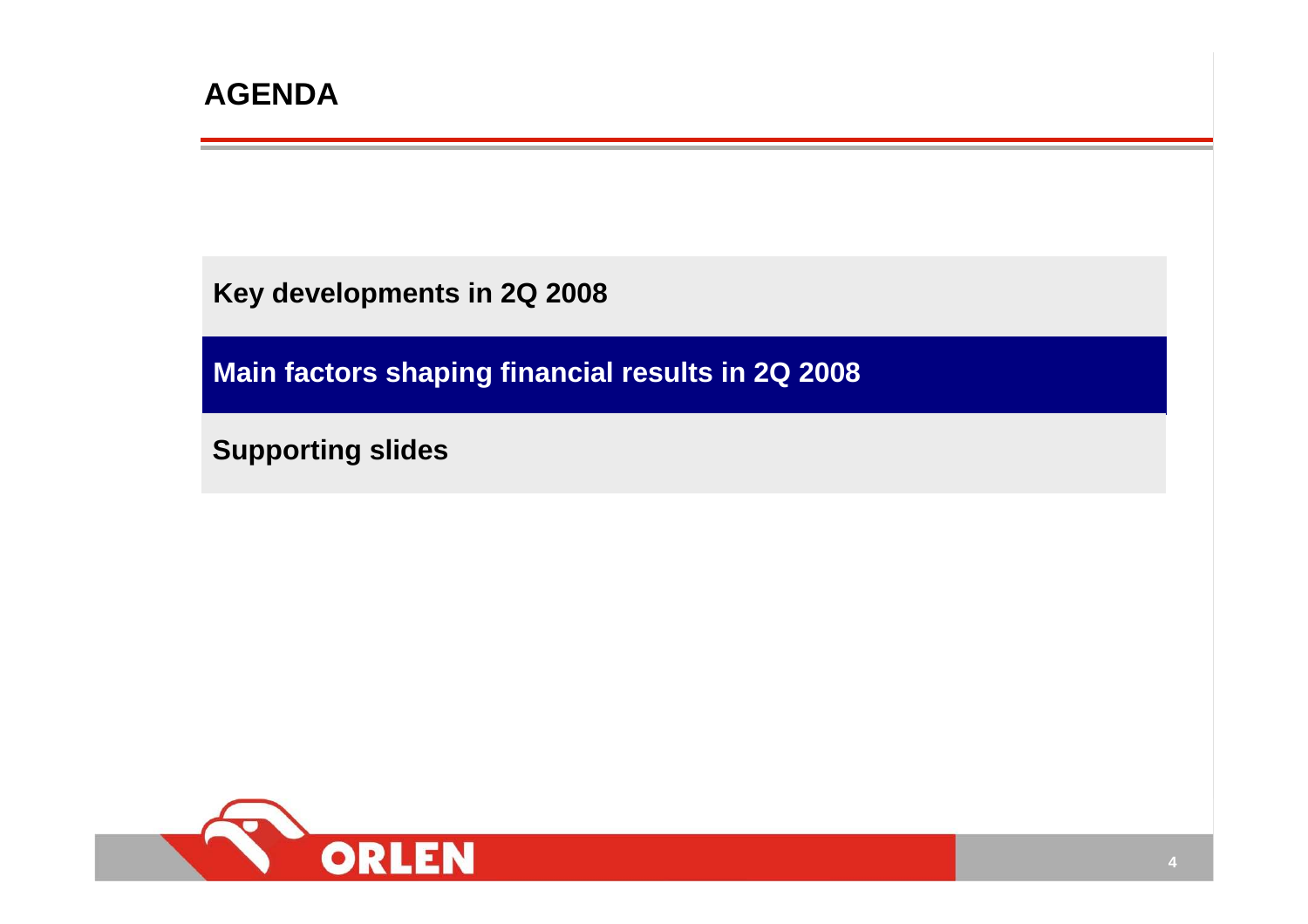### **KEY FINANCIALS IN 2Q 2008**

**Financial results in 2Q 2008 are significantly better than in 2Q 2007. Operational profit before amortisation (EBITDA) increased by PLN 379 m and net profit increasedby PLN 532 m. Cash flow stabilized.**

| PLN <sub>m</sub>                          | 2Q2007       | 1Q2008         | 2Q2008  | change<br>$V/V$ [%] | change<br>$q/q$ [%] |
|-------------------------------------------|--------------|----------------|---------|---------------------|---------------------|
|                                           | $\mathbf{1}$ | $\overline{2}$ | 3       | $4 = 3/1$           | $5 = 3/2$           |
| <b>Revenues</b>                           | 16 218       | 17 938         | 22 090  | 36%                 | 23%                 |
| EBITDA <sup>1</sup>                       | 1874         | 1 1 5 2        | 2 2 5 3 | 20%                 | 96%                 |
| Net profit<br>excl. minority shareholders | 1 1 3 6      | 626            | 1668    | 47%                 | 166%                |
| <b>Cash from operations (Cash Flow)</b>   | 1 3 1 5      | 986            | 1 2 8 1 | $-3%$               | 30%                 |
| <b>Capital expenditures (CAPEX)</b>       | 699          | 577            | 849     | 21%                 | 47%                 |
| Free cash flow<br>(Cash flow - CAPEX)     | 616          | 409            | 432     | $-30%$              | 6%                  |

1) Operational profit before amortisation and depreciation.

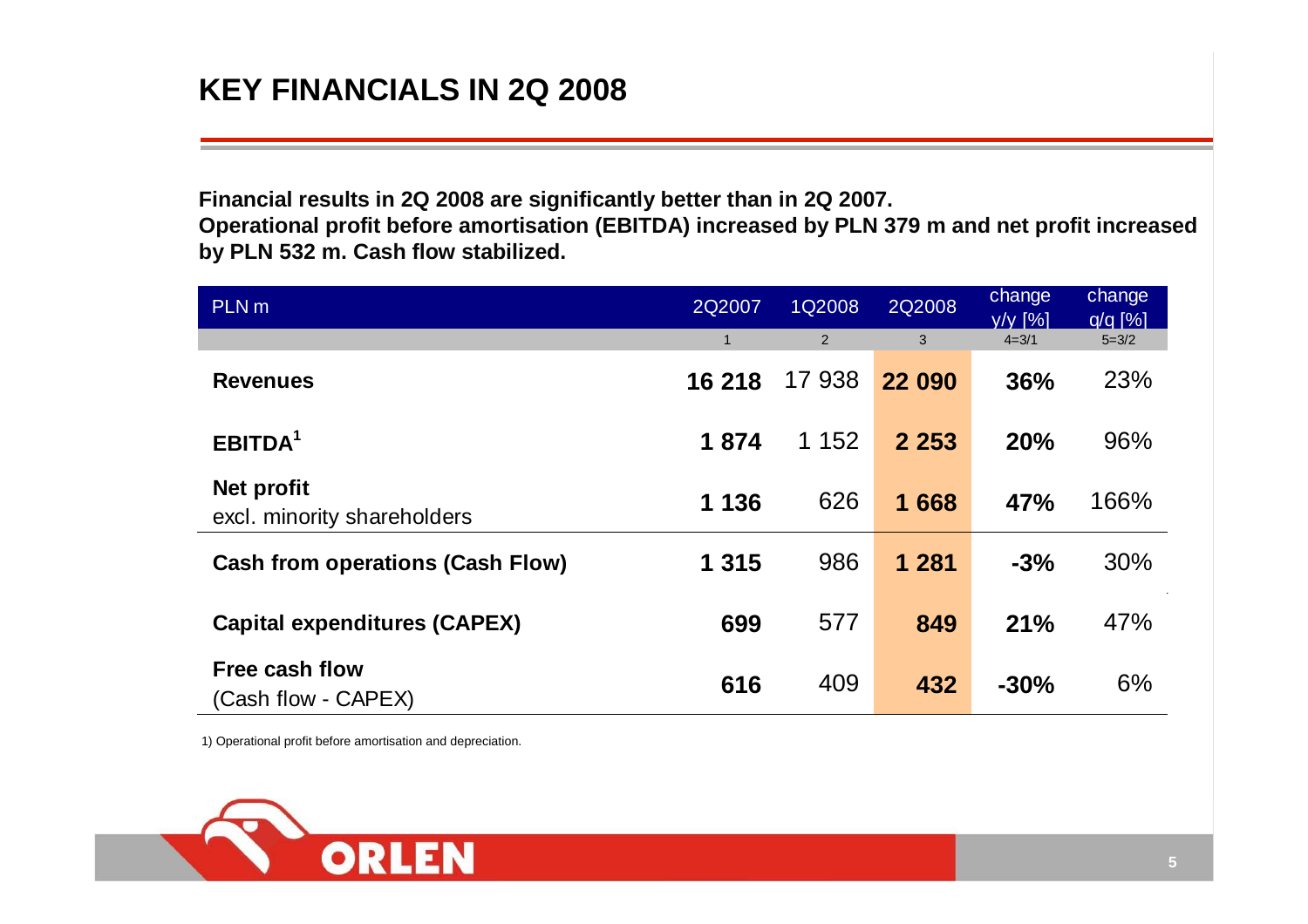#### **KEY FINANCIAL RATIOS**

**EBITDA margin improvement q/q by almost 4 p.p. and earnings per share grew by 41% y/y**

|                                       | 2Q2007       | 1Q2008         | 2Q2008         | change<br>$V/V$ [%] | change<br>$q/q$ [%] |
|---------------------------------------|--------------|----------------|----------------|---------------------|---------------------|
|                                       | $\mathbf{1}$ | 2              | 3 <sup>5</sup> | $4 = 3/1$           | $5 = 3/2$           |
| <b>EBITDA</b> margin <sup>1</sup>     | 11,6%        | 6,4%           | 10,2%          | $-1,4p.p.$          | 3,8p.p.             |
| <b>Earnings per share (PLN)</b>       | 2,66         | 1,46           | 3,74           | 41%                 | 156%                |
| ROACE $(%)^2$                         | 7,1%         | 7,2%           | 8,2%           | 1,1p.p.             | 1,0p.p.             |
| Financial gearing $(\%)$ <sup>3</sup> |              | $37,9\%$ 37,1% | 33,3%          | $-4,6p.p.$          | $-3,8p.p.$          |
| Net debt / EBITDA $4$                 | 1,52         | 1,52           | 1,24           | $-18%$              | $-18%$              |

1) Operational profit before amortisation / revenues

2) ROACE (return on average capital employed) = operational profit after taxes for four quarters / average capital employed in the period (equity + net debt).

 $3)$  Financial gearing = net debt / equity.

4) Interest-bearing borrowings less cash and less short term investments / (EBITDA + dividends received from Polkomtel).

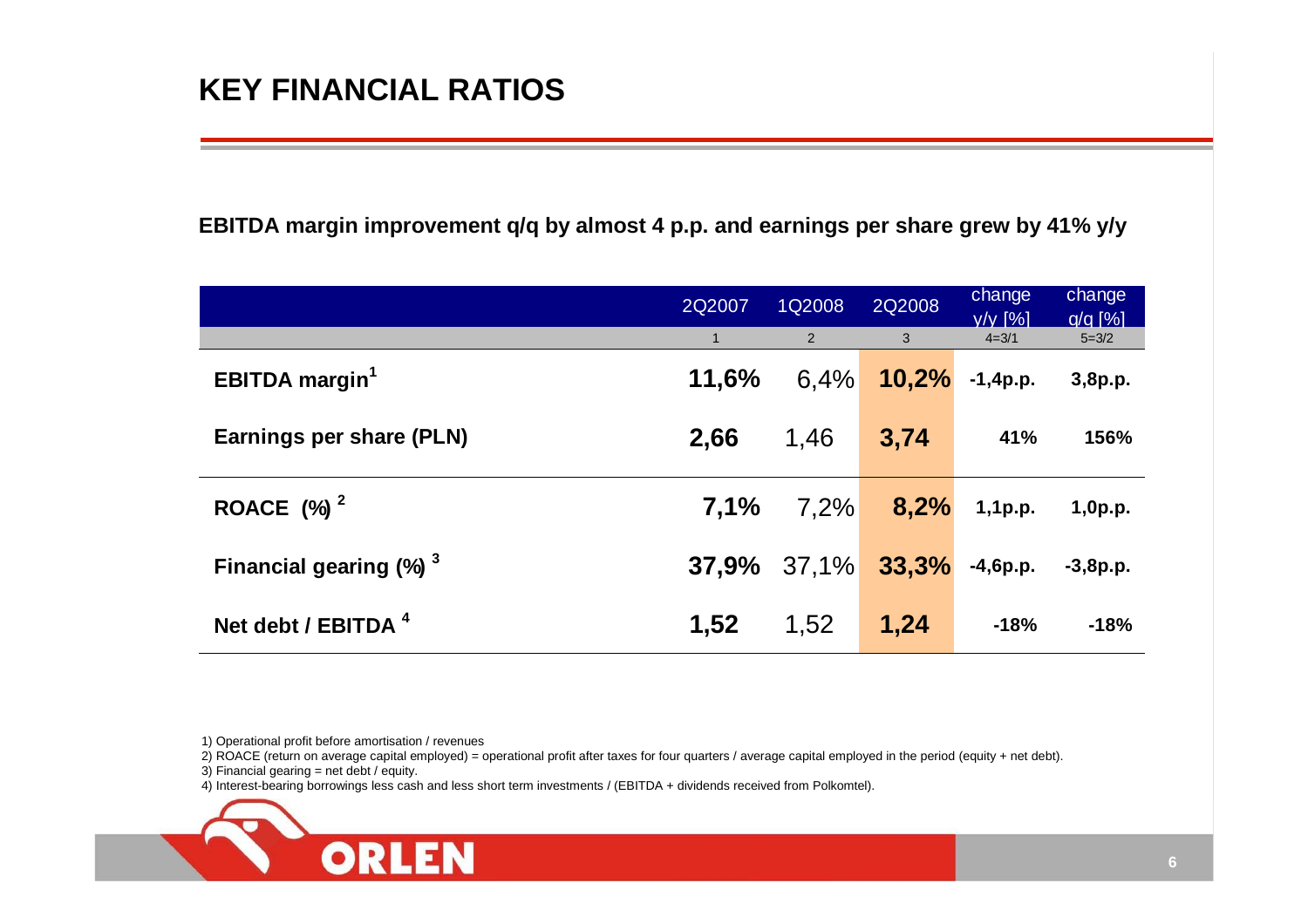#### **OPERATING PROFIT**

| Operating profit (EBIT) in 2Q 2008 is over PLN 350 m (increase of 27%) higher compared to<br>2Q 2007. Operating profit increased significantly in the refining segment (by almost PLN 500<br>m). EBIT in petrochemicals decreased by 90% mainly due to weak macroeconomic<br>environment. |              |                |        |                     |                   |
|-------------------------------------------------------------------------------------------------------------------------------------------------------------------------------------------------------------------------------------------------------------------------------------------|--------------|----------------|--------|---------------------|-------------------|
| PLN <sub>m</sub>                                                                                                                                                                                                                                                                          | 2Q2007       | 1Q2008         | 2Q2008 | change<br>$y/y$ [%] | change q/q<br>[%] |
|                                                                                                                                                                                                                                                                                           | $\mathbf{1}$ | $\overline{2}$ | 3      | $4 = 3/1$           | $5 = 3/2$         |
| <b>EBIT, of which:</b>                                                                                                                                                                                                                                                                    | 1 2 9 2      | 565            | 1 646  | 27%                 | 191%              |
| Refining <sup>1</sup>                                                                                                                                                                                                                                                                     | 921          | 240            | 1 407  | 53%                 | 486%              |
| <b>Retail</b>                                                                                                                                                                                                                                                                             | 113          | 103            | 109    | $-4%$               | 6%                |
| <b>Petrochemical</b>                                                                                                                                                                                                                                                                      | 349          | 232            | 35     | $-90%$              | $-85%$            |
| <b>Chemical</b>                                                                                                                                                                                                                                                                           | 69           | 91             | 73     | 6%                  | $-20%$            |
| Others <sup>2</sup>                                                                                                                                                                                                                                                                       | $-13$        | 1              | 74     |                     | 7300%             |
| Non-attributable <sup>3</sup>                                                                                                                                                                                                                                                             | $-147$       | $-102$         | $-52$  |                     |                   |

1) Production, Wholesale and Logistics.

2) Departments responsible for media, PKN ORLEN's social services, subsidiary services.

3) Non-attributable includes the corporate centre of PKN and subsidiaries not included in other segments.

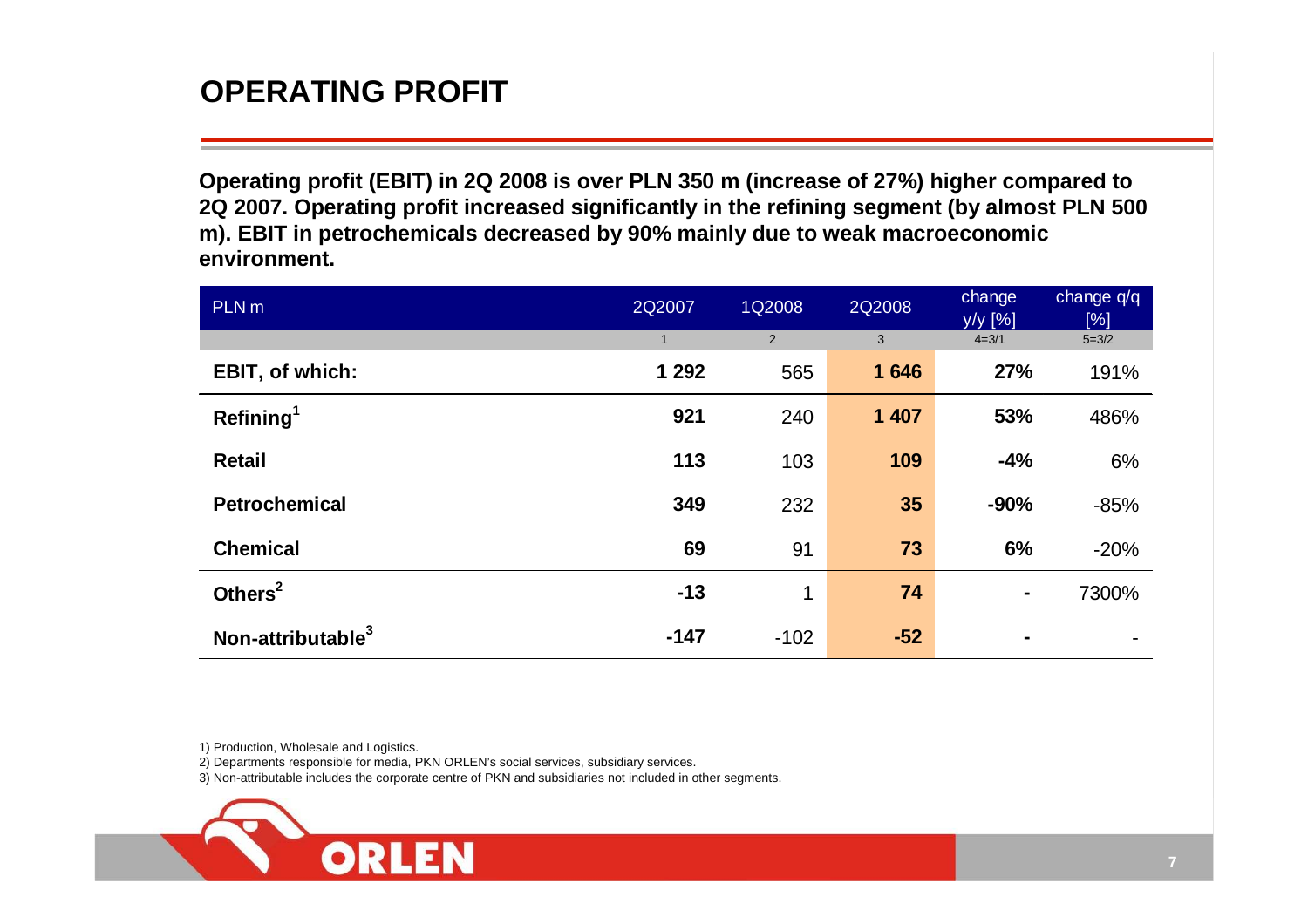**Sales volumes in 2Q 2008 are significantly higher than in 2Q2007. Wholesale volumes increased by over 1.28 mt (27%) and retail volumes by over 200 kt (18%).**

| kt                         | 2Q2007       | 1Q2008         | 2Q2008     | y/y change<br>[%] | q/q change<br>[%] |
|----------------------------|--------------|----------------|------------|-------------------|-------------------|
|                            | $\mathbf{1}$ | $\overline{2}$ | $\sqrt{3}$ | $4 = 3/1$         | $5 = 3/2$         |
| Sales volume, total        | 7 1 2 7      | 7 4 2 3        | 8 6 22     | 21%               | 16%               |
| Wholesale                  | 4779         | 4 9 8 2        | 6 0 64     | 27%               | 22%               |
| <b>Retail sales</b>        | 1 1 1 4      | 1 1 4 7        | 1 3 1 7    | 18%               | 15%               |
| <b>Petrochemical sales</b> | 791          | 779            | 848        | 7%                | 9%                |
| <b>Chemical sales</b>      | 443          | 515            | 393        | $-11%$            | $-24%$            |

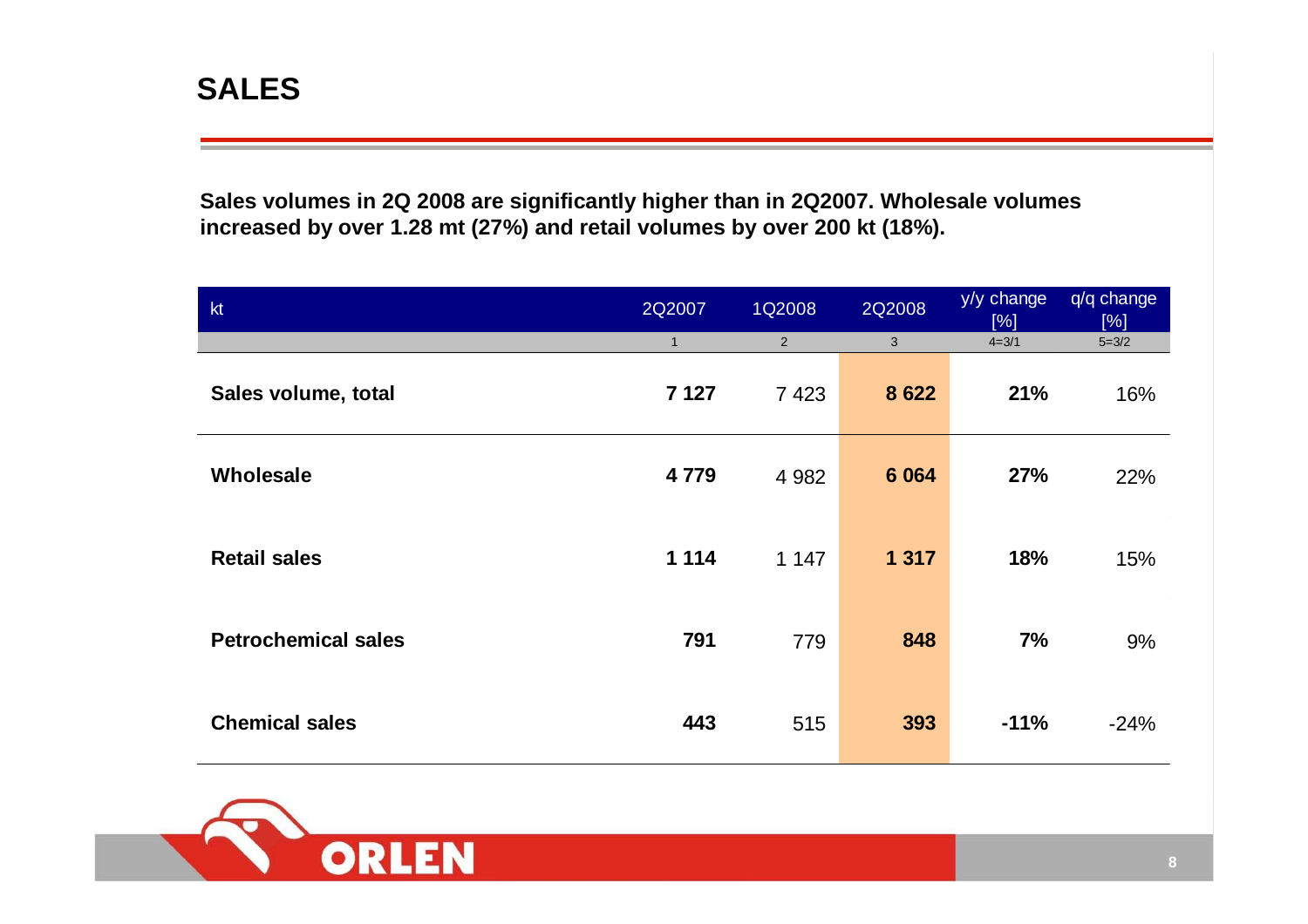#### **PRODUCTION**

**Crude oil throughput and production volumes in 2Q 2008 are significantly higher compared to 2Q 2007. Production share of diesel, light heating oil (LHO) and aviation fuel JET increased by over 1.2 pp y/y to over 51% of total refining production.**

| kt                                   | 2Q2007       | 1Q2008  | 2Q2008  | y/y change<br>[%] | $q/q$ change<br>[%] |
|--------------------------------------|--------------|---------|---------|-------------------|---------------------|
|                                      | $\mathbf{1}$ | 2       | 3       | $4 = 3/1$         | $5 = 3/2$           |
| <b>Crude oil throughput</b>          | 6018         | 6 501   | 7 3 4 2 | 22%               | 13%                 |
| <b>Production, total</b>             | 6 3 4 2      | 6765    | 7 550   | 19%               | 12%                 |
| Refining products volume, of which:  | 4893         | 5 3 0 8 | 6 1 6 2 | 26%               | 16%                 |
| - Diesel, LHO, JET                   | 2 4 5 7      | 2 7 0 2 | 3 1 7 0 | 29%               | 17%                 |
| - Gasoline, LPG                      | 1479         | 1 6 2 4 | 1796    | 21%               | 11%                 |
| - Others <sup>1</sup>                | 957          | 982     | 1 1 9 6 | 25%               | 22%                 |
| <b>Petrochemical products volume</b> | 903          | 947     | 890     | $-1%$             | $-6%$               |
| <b>Chemical products volume</b>      | 546          | 510     | 498     | $-9%$             | $-2%$               |

1) Includes heavy heating oil, base oil and others refinery products.

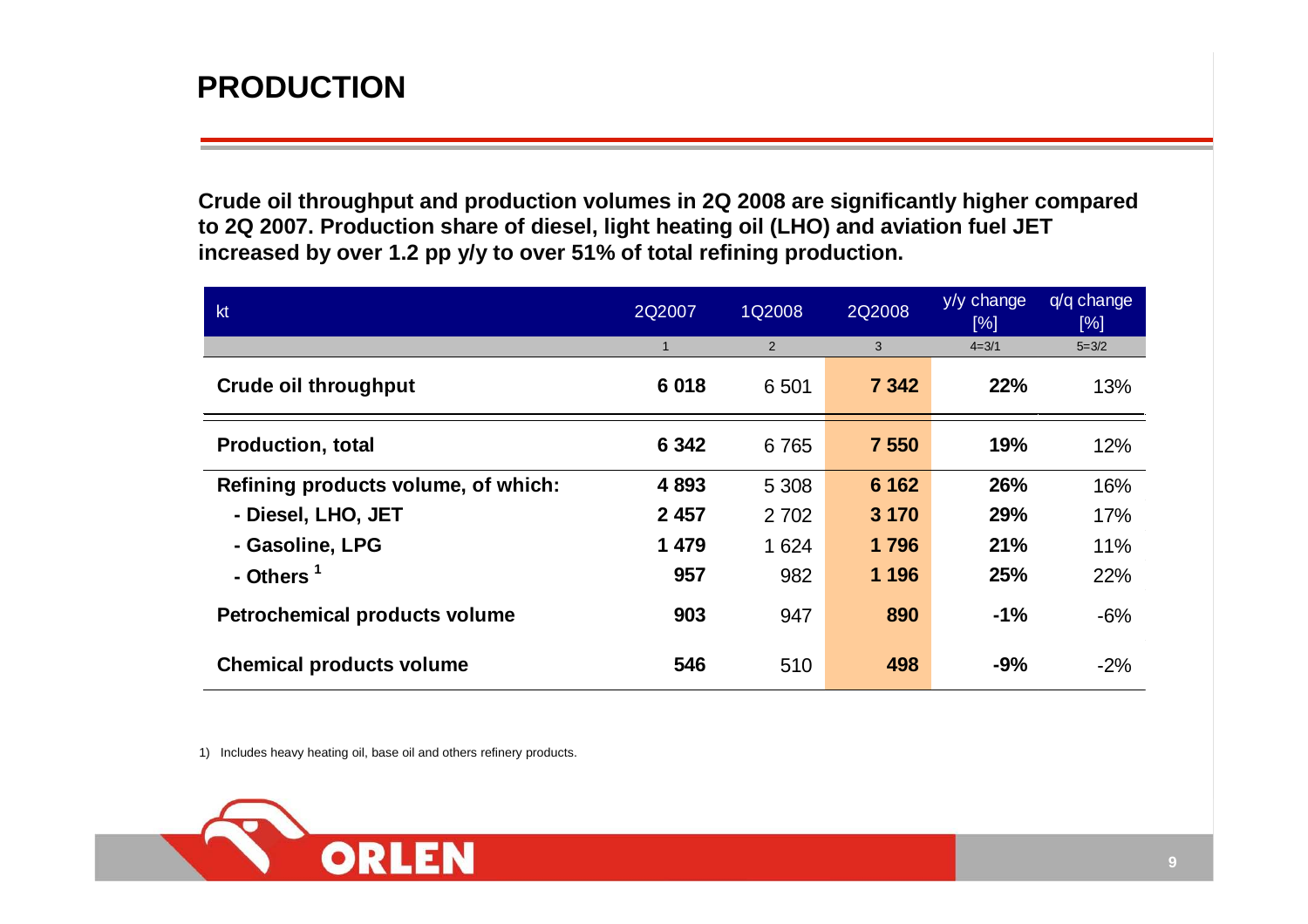### **INCREASE IN PKN ORLEN GROUP EFFICIENCY**

**Crude oil throughput and fuel sales volume increase maximisation. Long-standing improvement in amount and quality of refining production. Refining remains the keysegment driving the efficiency increase.**



Macroeconomic effect: (- PLN 473 m), of which: exchange rate change (- PLN 686 m), cracks and Ural/Brent differential change PLN 176 m and hedging effect PLN 37 m. One-offs: PLN 53 m includes revenues from successful litigation with PGE of PLN 84 m in 2Q 2008 and Kaucuk consolidation in 2Q 2007 at the level of PLN 31 m. LIFO effect: PLN 298 m, of which PLN 547 m in 2Q 2007 and PLN 845 m in 2Q 2008.

Others include: other companies of the Group, consolidation adjustments and result of other operational activity.

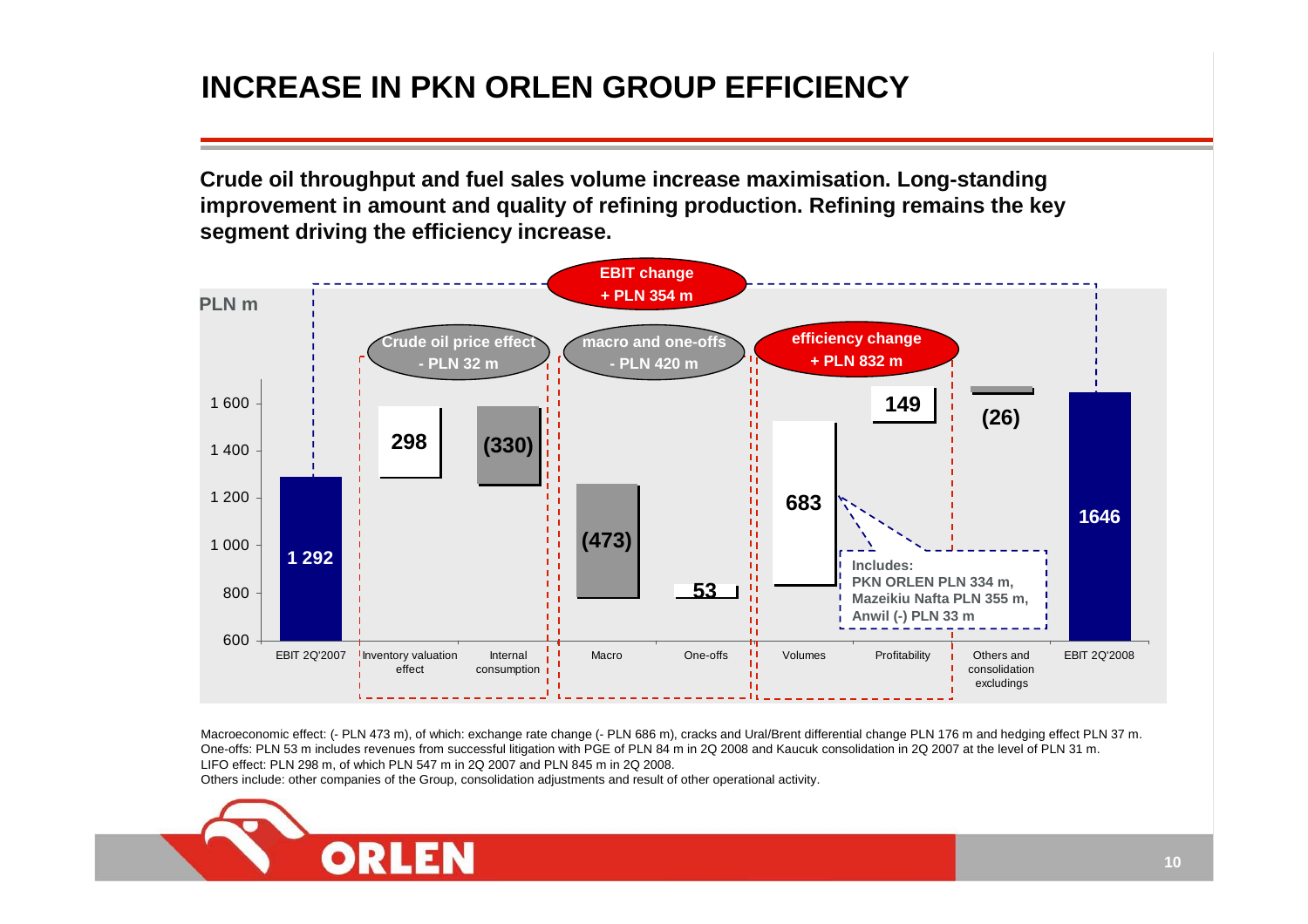#### **REFINING**

**Mazeikiu Nafta back on-stream a key reason for EBIT increase in refining segment. Efficiency increase due to fuel yield improvement, in particular middle distillates.**



Macroeconomic effect: (- PLN 165 m), of which: exchange rate change (- PLN 598 m), cracks and Ural/Brent differential change PLN 424 m and hedging effect PLN 9 m. LIFO effect: PLN 321 m, of which PLN 548 m in 2Q 2007 and PLN 870 m in 2Q 2008.Others include: other companies of the Group, consolidation adjustments and result of other operational activity.

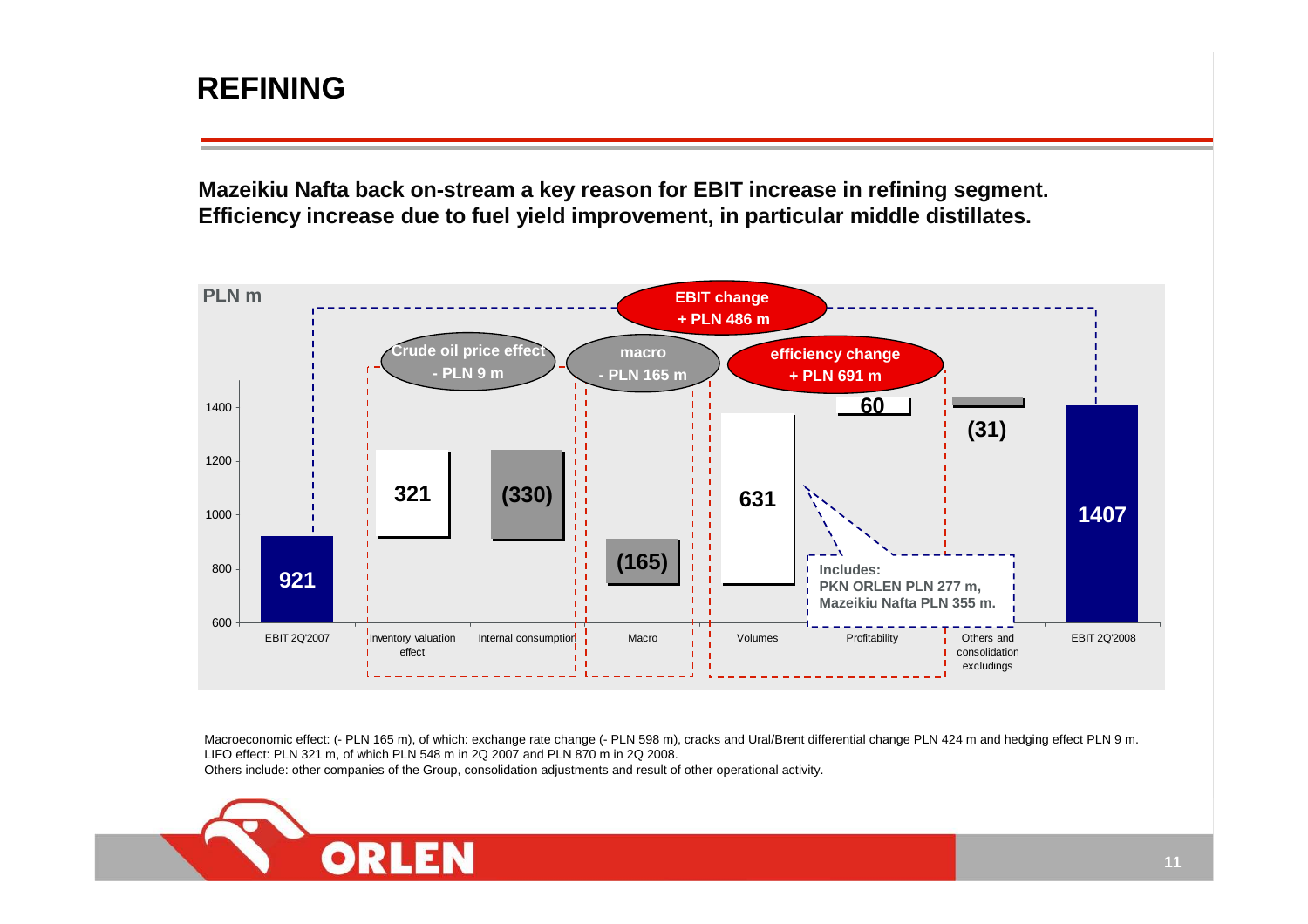#### **RETAIL**

**Stable operational result in retail despite tough market situation in terms of rising fuel prices and falling margin. Long-term efficiency improvement due to fuel sales and non-fuel margin increase.**



Others include: consolidation adjustments and result on other operational activity.

ORL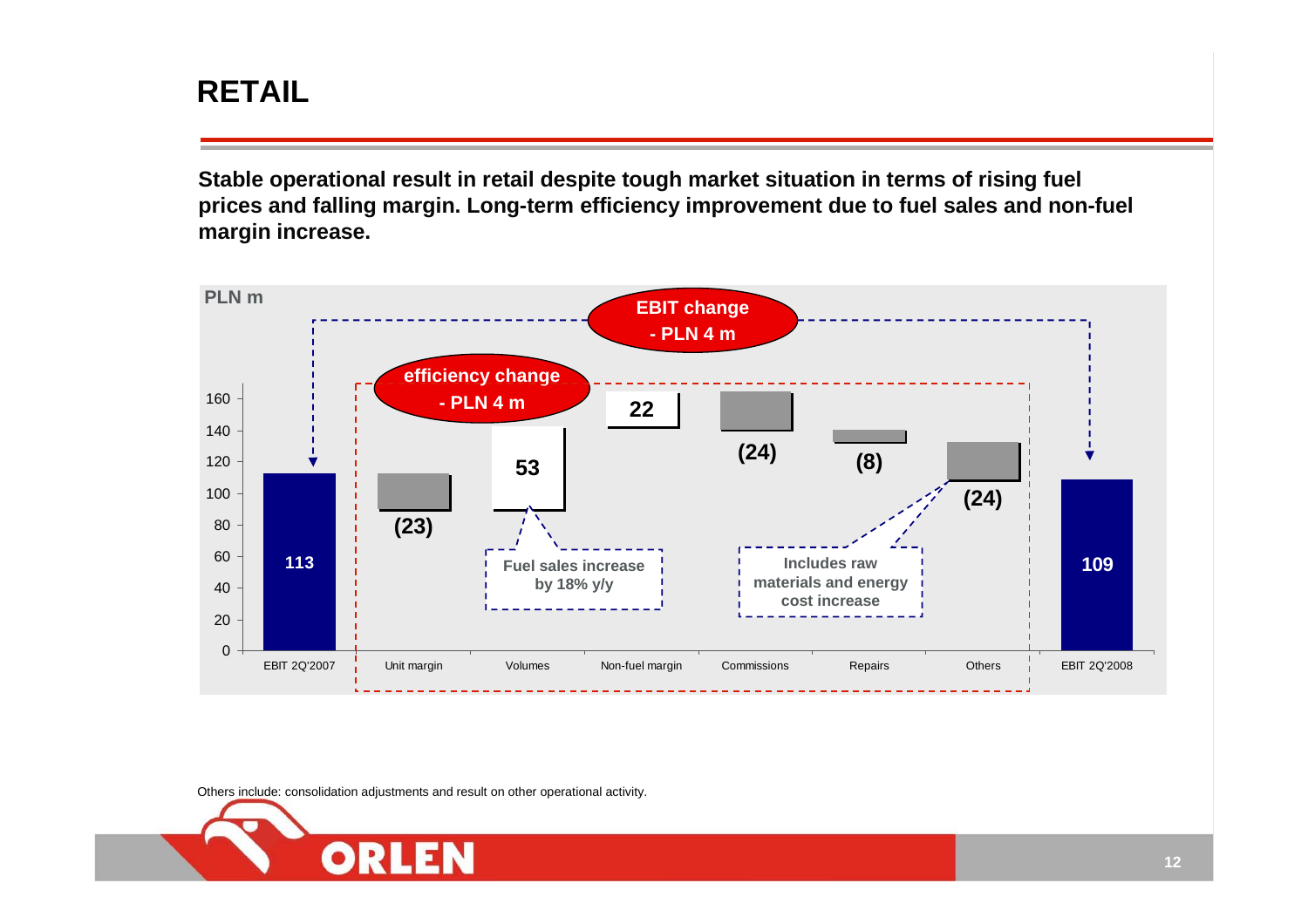#### **PETROCHEMICALS**

**Tough situation in petrochemicals segment due to low margins on products as a result of demand barrier and economic slowdown in sectors orientated towards petrochemicals.**



Macroeconomic effect: (- PLN 330 m), of which: exchange rate change (- PLN 55 m), cracks change (- PLN 303 m) and hedging effect PLN 28 m. One-offs: Kaucuk consolidation in 2Q 2007 at the level of PLN 31 m.

LIFO effect: (- PLN 23 m) in 2Q 2008.

Others include: other companies of the Group, consolidation adjustments and result of other operational activity.

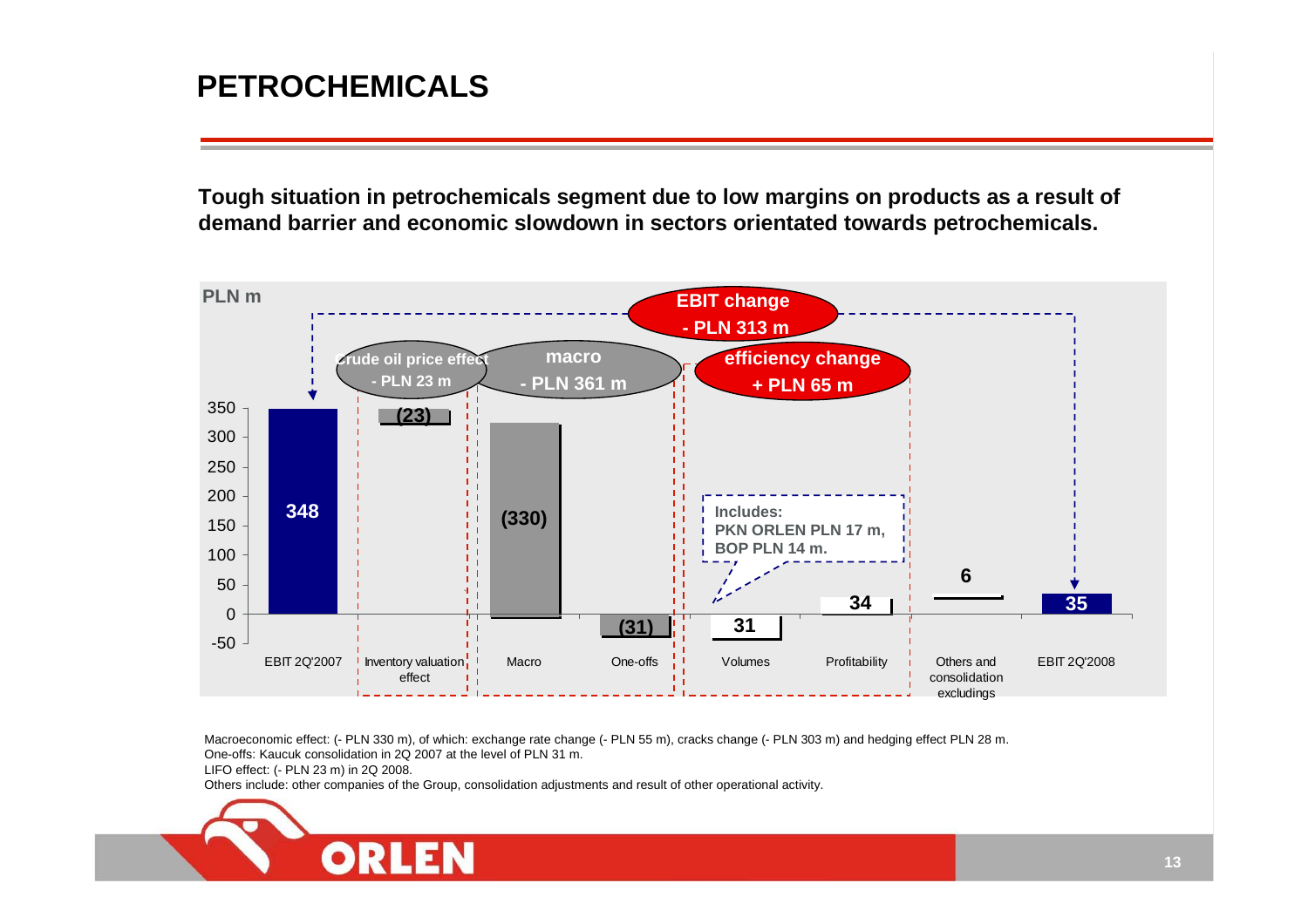#### **CHEMICALS**

**PCV weaker demand resulted in product price and margin decrease. EBIT in the segment increased by PLN 4 m mainly due to fertilizers sales increase and prosperity in this market.**



Macroeconomic effect: PLN 22 m, includes change of fertilizers margin and PLN/USD exchange rate.Others include: consolidation adjustments and result of other operational activity.

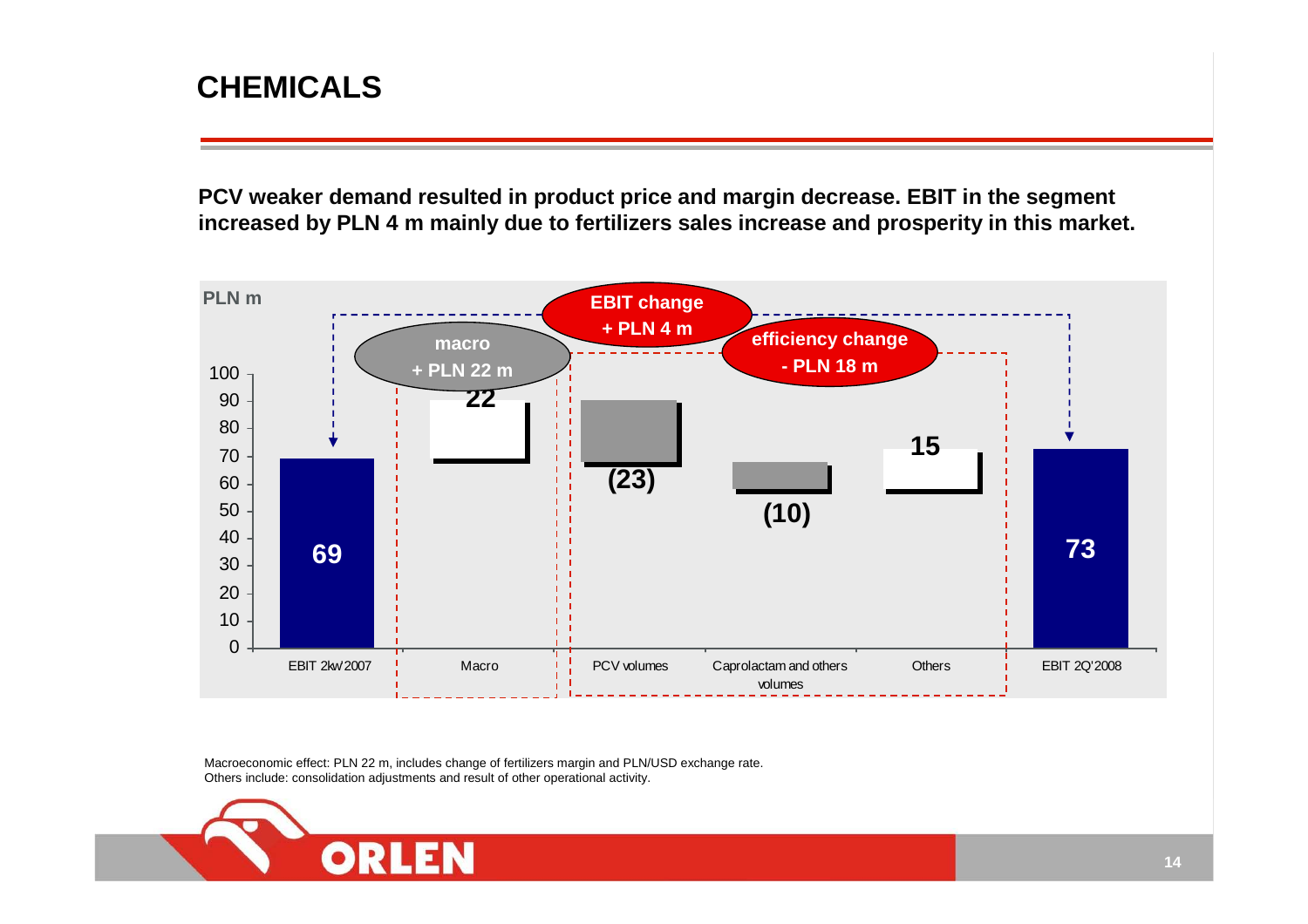

# **Thank You for Your attention**

**For more information on PKN ORLEN, please contact Investor Relations Department:telephone: + 48 24 365 33 90 fax: + 48 24 365 56 88e-mail: ir@orlen.plwww.orlen.pl**

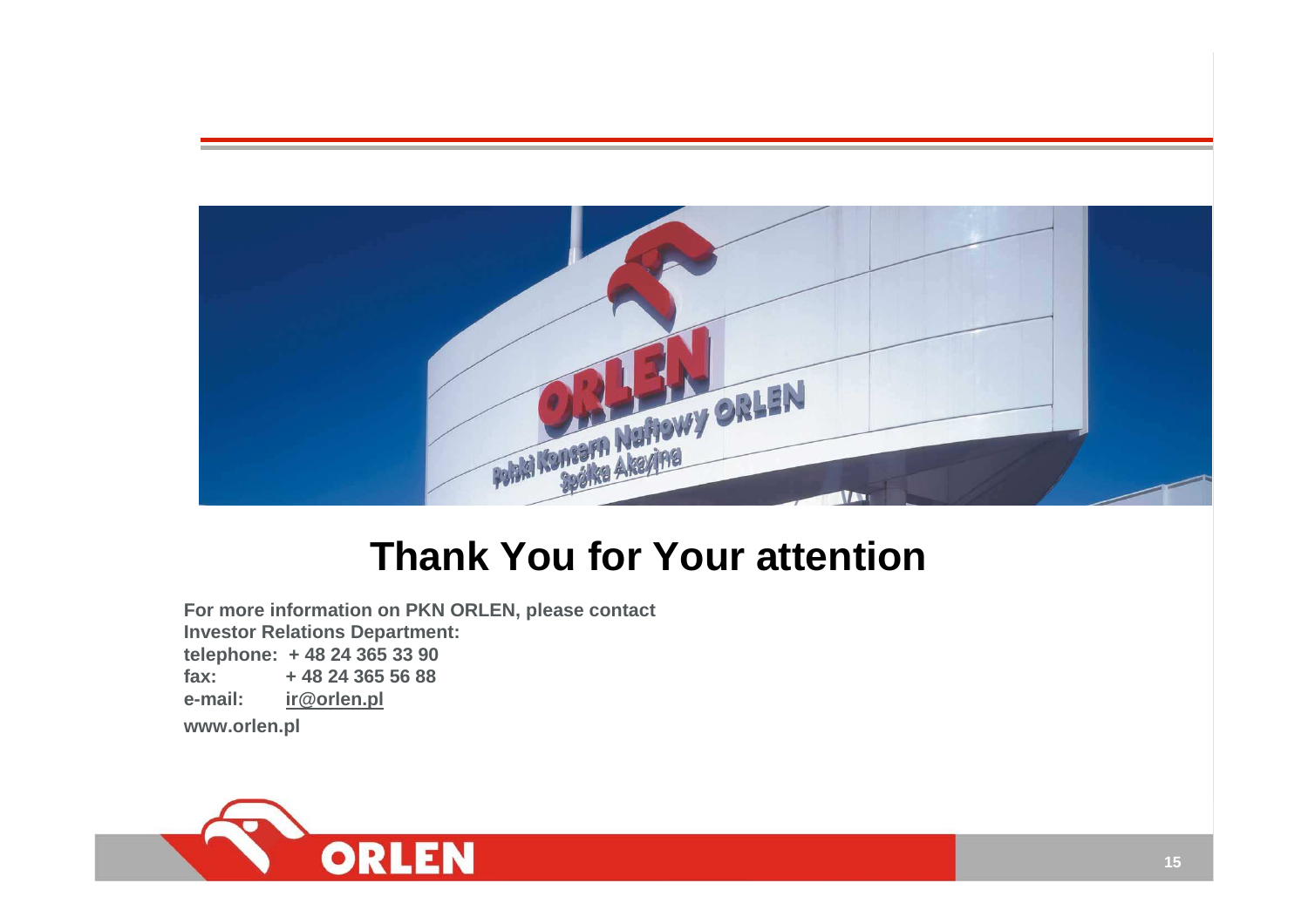**Key developments in 2Q 2008**

**Main factors shaping financial results in 2Q 2008**

**Supporting slides**

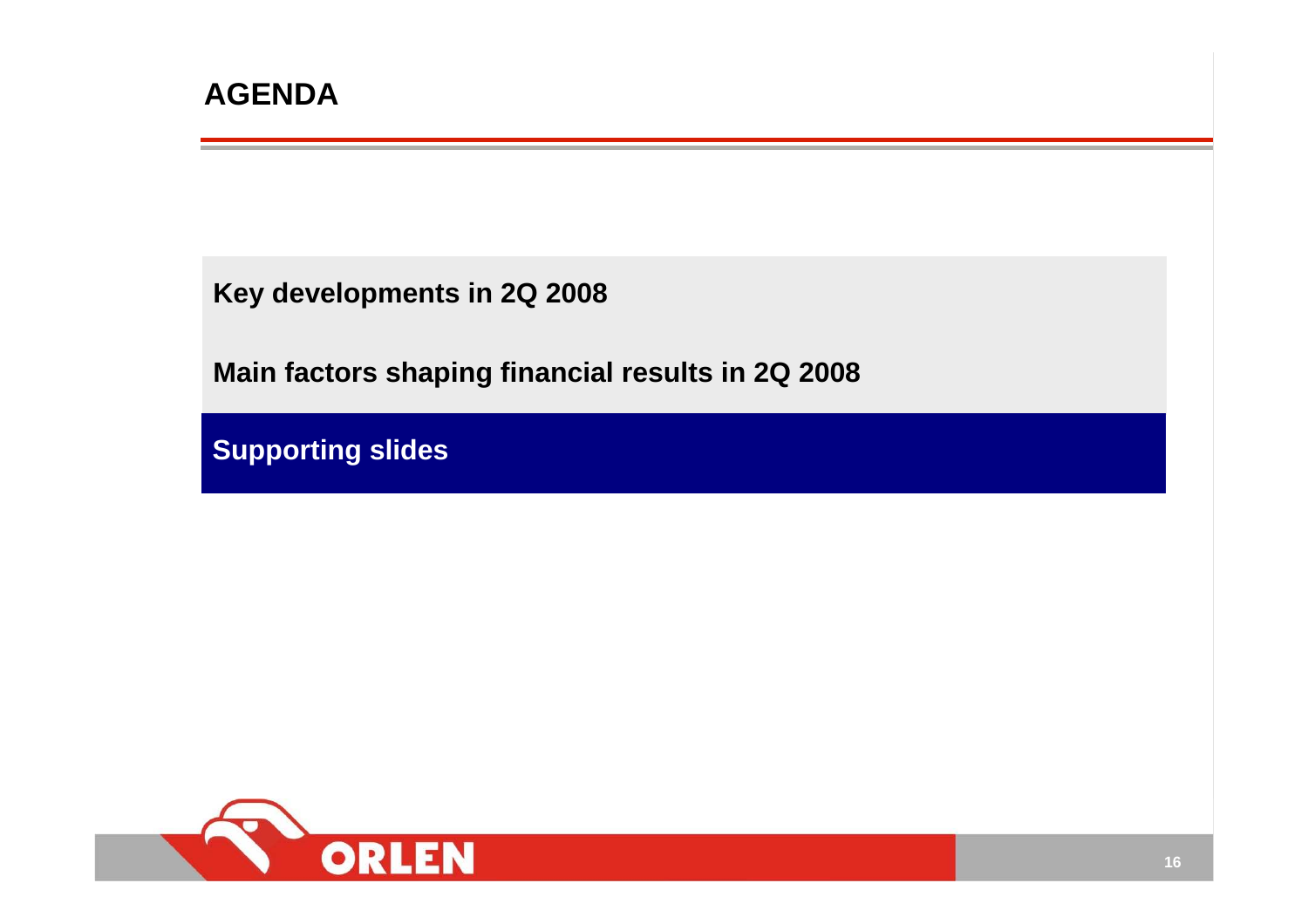#### **MACROECONOMIC ENVIRONMENT IN REFINING**





**PKN ORLEN model refining margin (Plock) 2) Decrease by 44% to 4.5 \$/b in Q2'08 vs Q2'07**



**Brent-Ural differential 3) No change at the level of 3.7 \$/b in Q2'08 vs Q2'07**



1) PKN ORLEN Group model refining margin = revenues (88% Products = 22% Gasoline + 11% Naphtha + 38% Diesel + 3% LHO + 4% JET + 10% HHO) less costs (100%feedstock = 88% Brent Crude + 12% internal consumption); price of products based on market quotations.

 2) PKN ORLEN (Plock) model refining margin = Products (88.36%) vs. Brent Dtd (100%). Products contain Premium Unl (25.21%), USLD (23.20%), Naphtha (16.51%), LHO (15.31%), HSFO (5.44%) i Jet (2.69%). source: CIF NWE quotations, except HSFO FOB ARA



3) Brent Dtd quotation minus Ural Rdam quotation.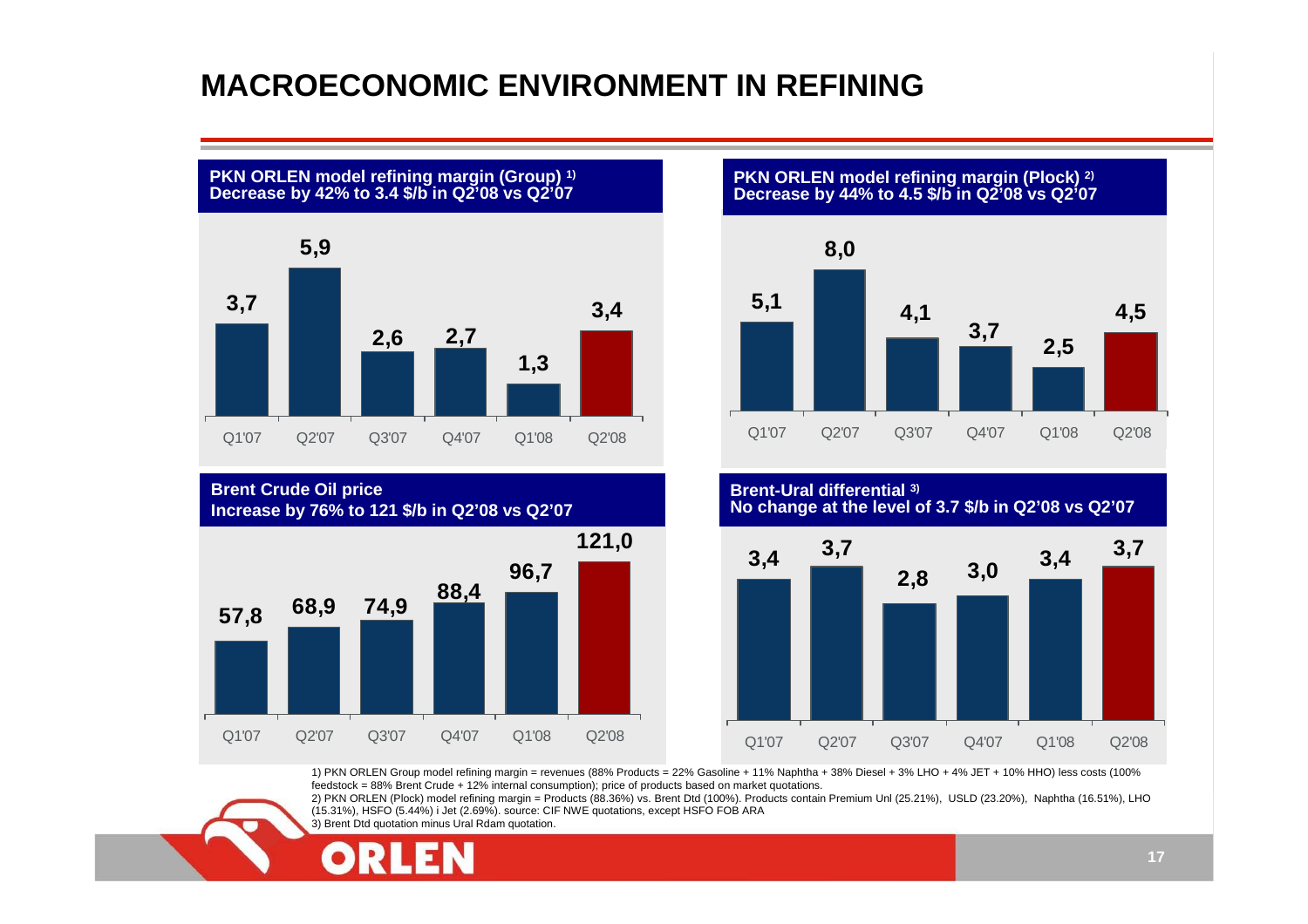#### **MACROECONOMIC ENVIRONMENT IN PETROCHEMICALSAND CHEMICALS**



#### **Model chemicals margin <sup>3</sup> The same level of 559 EUR/t in Q2'08 vs Q2'07**



**Model petrochemicals margin on polyolefins<sup>2</sup> Decrease by 36 % to 206 EUR/t in Q2'08 vs Q2'07**



**Exchange rate PLN/USD and PLN/EUR <sup>4</sup> Decrease by 23% PLN/USD and 10% PLN/EUR**



1) Model petrochemicals margin on olefins = revenues (100% Products = 50% Ethylene, 30% Propylene, 15% Benzene, 5% Toluene) minus costs (100% input = 70% Naphtha + 30% LS VGO); products' prices according to quotations.

2) Model petrochemicals margin on polyolefins = revenues (100% Products = 50% HDPE, 50% Polypropylene) minus costs (100% input = 50% Ethylene + 50% propylene); products' prices according to quotations.

3) Model chemicals margin = revenues PVC (100%) minus costs (47% Ethylene); products' prices according to quotations. 4) Source: NBP.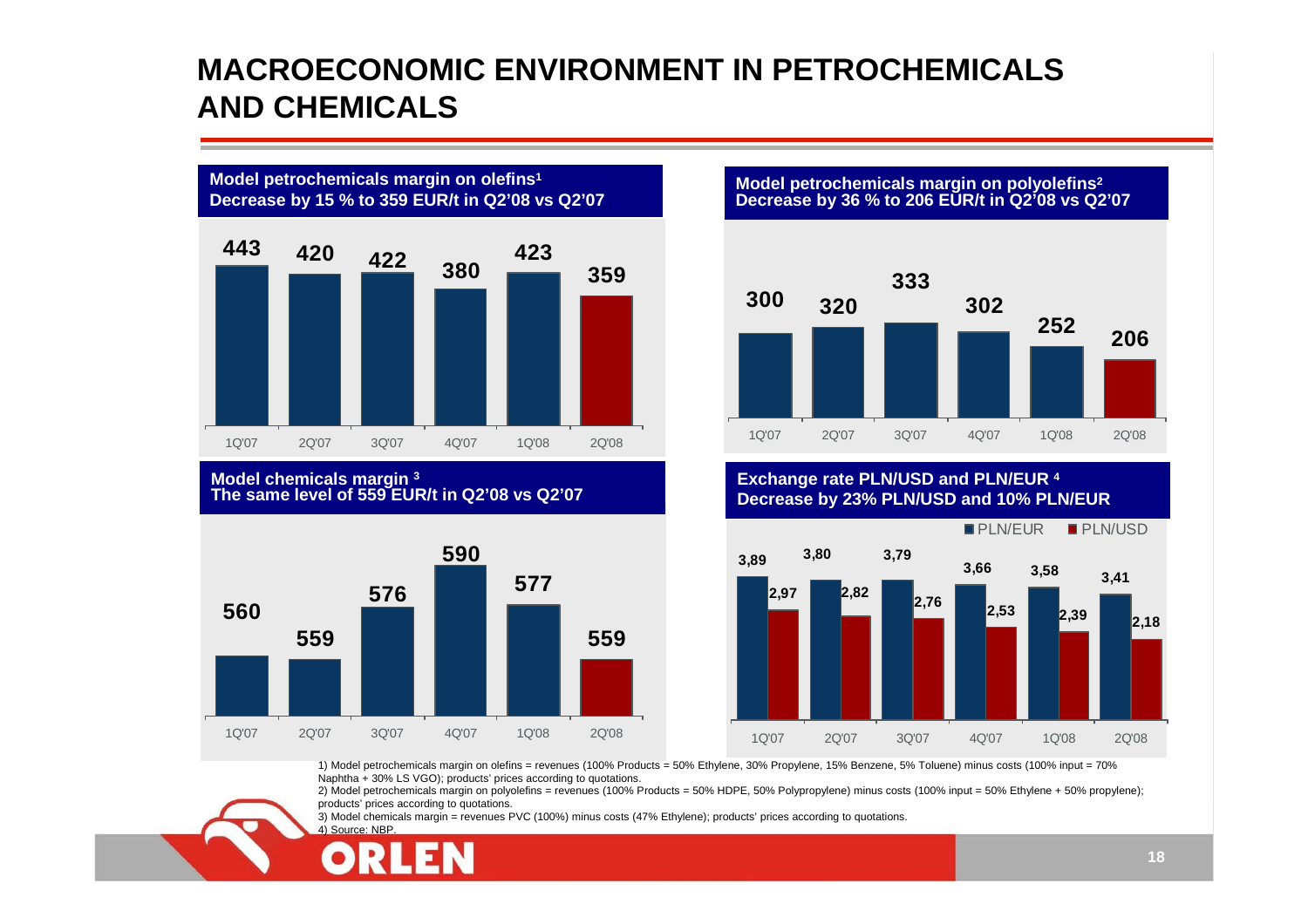### **PKN ORLEN GROUP RESULTS BY KEY COMPANIES**

| <b>IFRS, PLN m</b>                      | <b>PKN ORLEN</b><br>(unconsolidated) | <b>Unipetrol</b> | Mazeikiu<br><b>Nafta</b> | <b>Others</b>  | Consolidation<br>excludings | <b>PKN ORLEN</b><br>Group |
|-----------------------------------------|--------------------------------------|------------------|--------------------------|----------------|-----------------------------|---------------------------|
|                                         | $\mathcal I$                         | 2                | $\overline{3}$           | $\overline{4}$ | 5                           | 6                         |
| <b>Revenues</b>                         | 16 5 24                              | 3726             | 5 2 6 1                  | 8 1 0 4        | $-11525$                    | 22 090                    |
| <b>EBITDA</b>                           | 1 3 5 5                              | 237              | 379                      | 280            | $\mathbf{2}$                | 2 2 5 3                   |
| <b>Depreciation &amp; amortisation</b>  | 233                                  | 156              | 111                      | 109            | $-2$                        | 607                       |
| <b>EBIT</b>                             | 1 1 2 3                              | 81               | 267                      | 175            | $\bf{0}$                    | 1 646                     |
| Financial revenues <sup>1</sup>         | 916                                  | 20               | 14                       | 38             | $-426$                      | 562                       |
| <b>Financial costs</b>                  | $-119$                               | $-79$            | $-21$                    | $-27$          | $\mathbf{3}$                | $-243$                    |
| Net profit                              | 1637                                 | 20               | 230                      | 148            | $-337$                      | 1698                      |
| Net profit ex.minority<br>shareholdings | 1637                                 | 18               | 229                      | 151            | $-367$                      | 1668                      |
| LIFO adjustment $2$ , gross             | $-556$                               | $-62$            | $-216$                   | $-11$          | $\boldsymbol{0}$            | $-845$                    |

1) Consolidation excludings PLN (-) 11 525 m include about PLN 6 500 m due to crude oil sales to Mazeikiu Nafta and Unipetrol

2) Financial revenues in 2Q2008 includes PLN 386 m from FX rate effect gains.

**ORLEN** 

3) Calculated as a difference between operational profit based on LIFO and operational profit based on weighted average.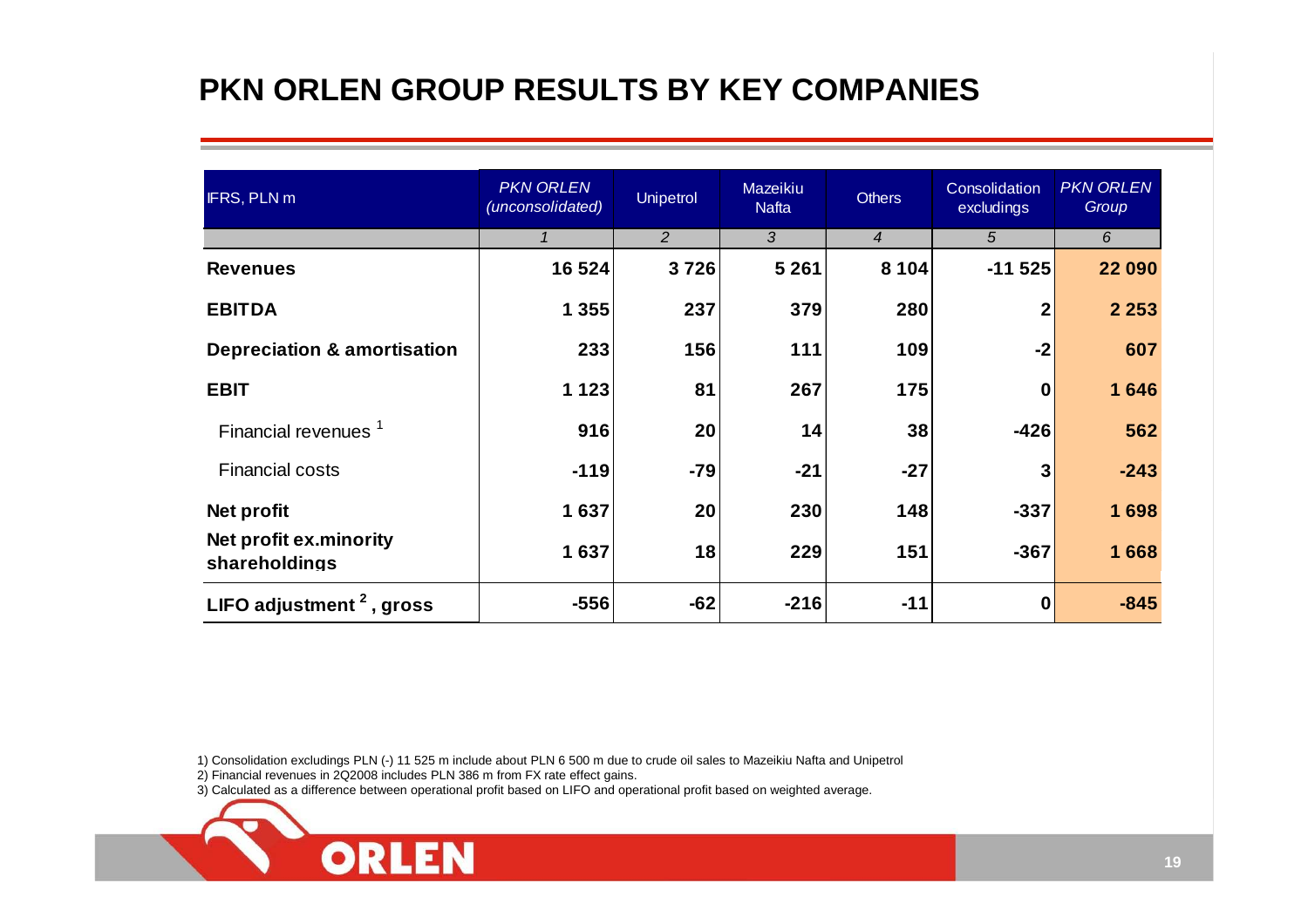### **PKN ORLEN GROUP EBIT BY SEGMENT**

| IFRS, PLN m                   | <b>PKN ORLEN</b><br>(unconsolidated) | Unipetrol      | Mazeikiu Nafta | <b>Others</b>  | <b>PKN ORLEN</b><br>Group |
|-------------------------------|--------------------------------------|----------------|----------------|----------------|---------------------------|
|                               |                                      | $\overline{2}$ | $\overline{3}$ | $\overline{4}$ | 5 <sup>5</sup>            |
| EBIT, of which:               | 1 1 2 3                              | 81             | 267            | 175            | 1646                      |
| Refining <sup>1</sup>         | 913                                  | 126            | 328            | 40             | 1 4 0 7                   |
| <b>Retail</b>                 | 104                                  | $-1$           | $-1$           | 7              | 109                       |
| Petrochemical                 | 61                                   | $-53$          | n/a            | 27             | 35                        |
| <b>Chemical</b>               | n/a                                  | n/a            | n/a            | 73             | 73                        |
| Others <sup>2</sup>           | 97                                   | 9              | $-60$          | 28             | 74                        |
| Non-attributable <sup>3</sup> | $-52$                                |                | ۰              | $\blacksquare$ | $-52$                     |

1) Production, wholesale and logistics.

2) Departments responsible for media, PKN ORLEN's social activities, subsidiary services.

3) The corporate center of PKN ORLEN and subsidiaries not mentioned in other segments.

**ORLEN**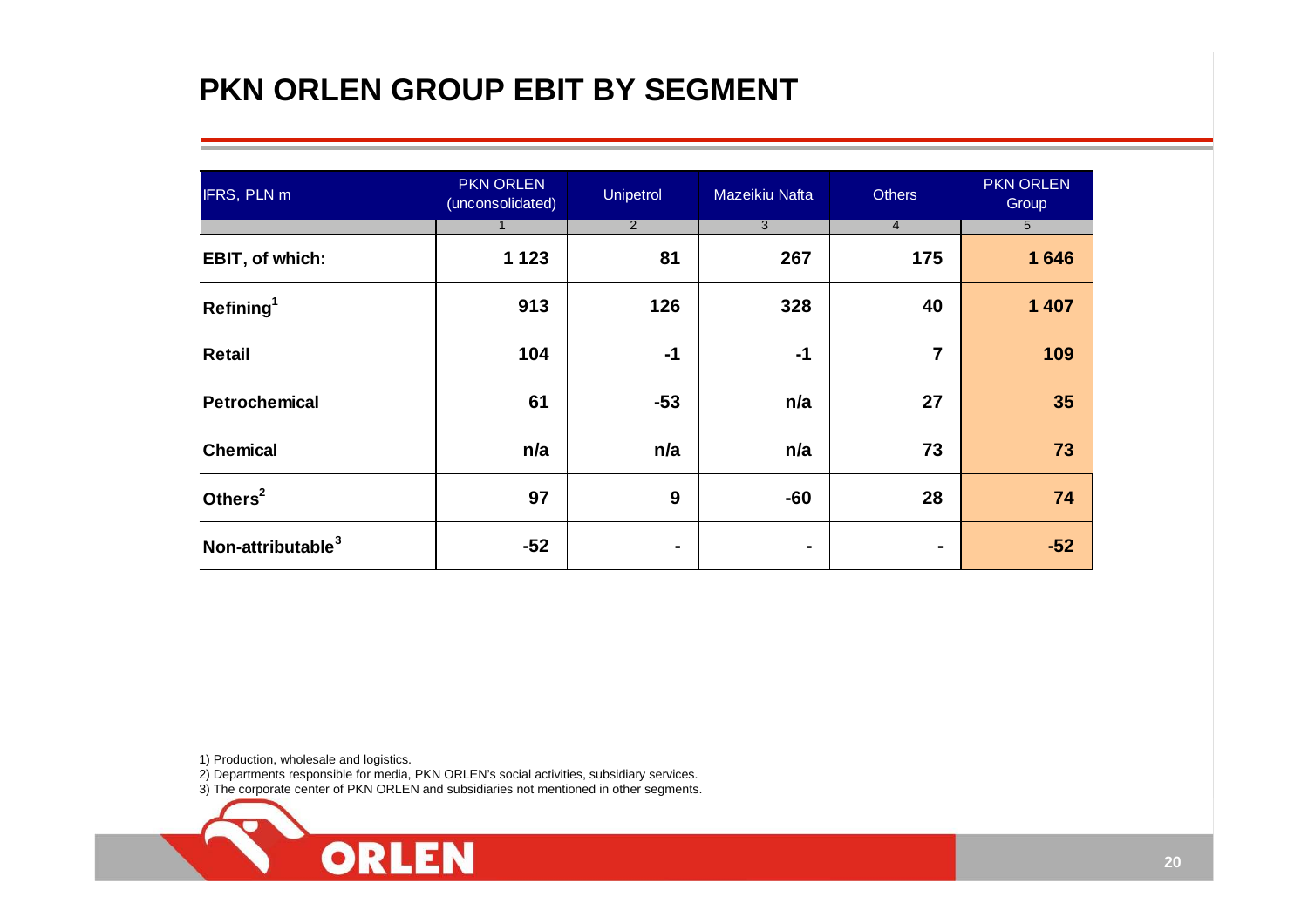#### **MAZEIKIU NAFTA GROUPKEY ELEMENTS OF THE FINANCIAL STATEMENTS1**

| <b>IFRS, USD m</b> | 2Q2007 | 1Q2008         | <b>2Q2008</b> | y/y [%]   | $q/q$ [%] |
|--------------------|--------|----------------|---------------|-----------|-----------|
|                    |        | $\overline{2}$ | 3             | $4 = 3/1$ | $5 = 3/2$ |
| <b>Revenues</b>    | 958    | 1568           | 2 3 9 1       | 150%      | 52%       |
| <b>EBITDA</b>      | 54     | 9              | 167           | 209%      | 1756%     |
| <b>EBIT</b>        | 45     | $-3$           | 152           | 238%      |           |
| Net result         | 33     | $-3$           | 130           | 294%      |           |





1) Note the above numbers are not subject to PKN Group consolidation. They present Mazeikiu Nafta Group results according to Lithuanian accounting standards and historical cost.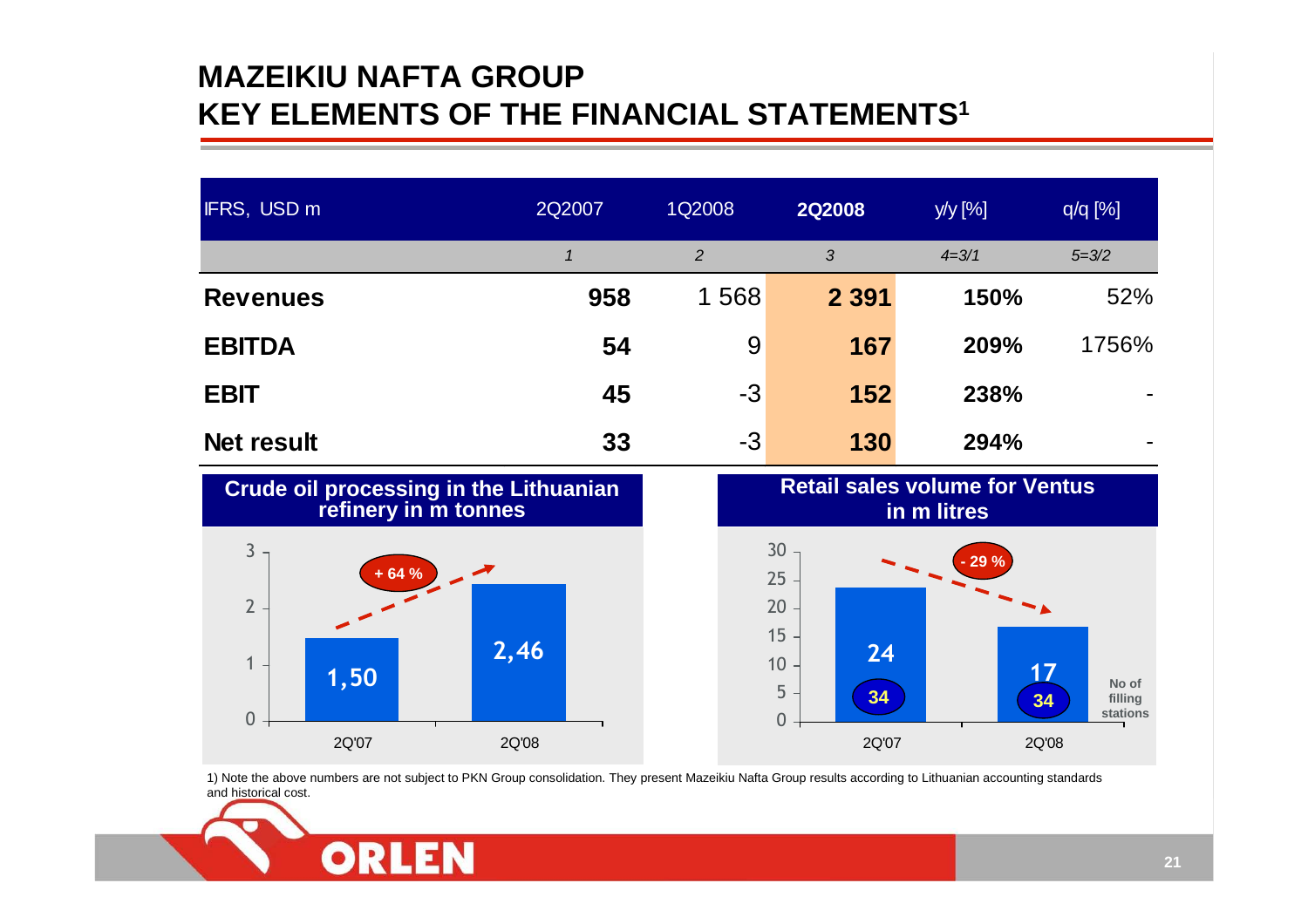#### **UNIPETROL GROUPKEY ELEMENTS OF THE FINANCIAL STATEMENTS1**

| IFRS, CZK m       | 2Q2007      | 1Q2008 | <b>2Q2008</b> | $r/r$ [%] | $q/q$ [%] |
|-------------------|-------------|--------|---------------|-----------|-----------|
|                   | $\mathbf 1$ | 2      | 3             | $4 = 3/1$ | $5 = 3/2$ |
| <b>Revenues</b>   | 24 841      | 22 149 | 27 081        | 9%        | 22%       |
| <b>EBITDA</b>     | 2956        | 1491   | 1 702         | $-42%$    | 14%       |
| <b>EBIT</b>       | 2 1 7 3     | 653    | 838           | $-61%$    | 28%       |
| <b>Net result</b> | 1 503       | 406    | 307           | $-80%$    | $-24%$    |



**ORLEN** 



1) Note the above numbers are not subject to PKN Group consolidation. They present Unipetrol Group results according to Czech accounting standards and historical cost.